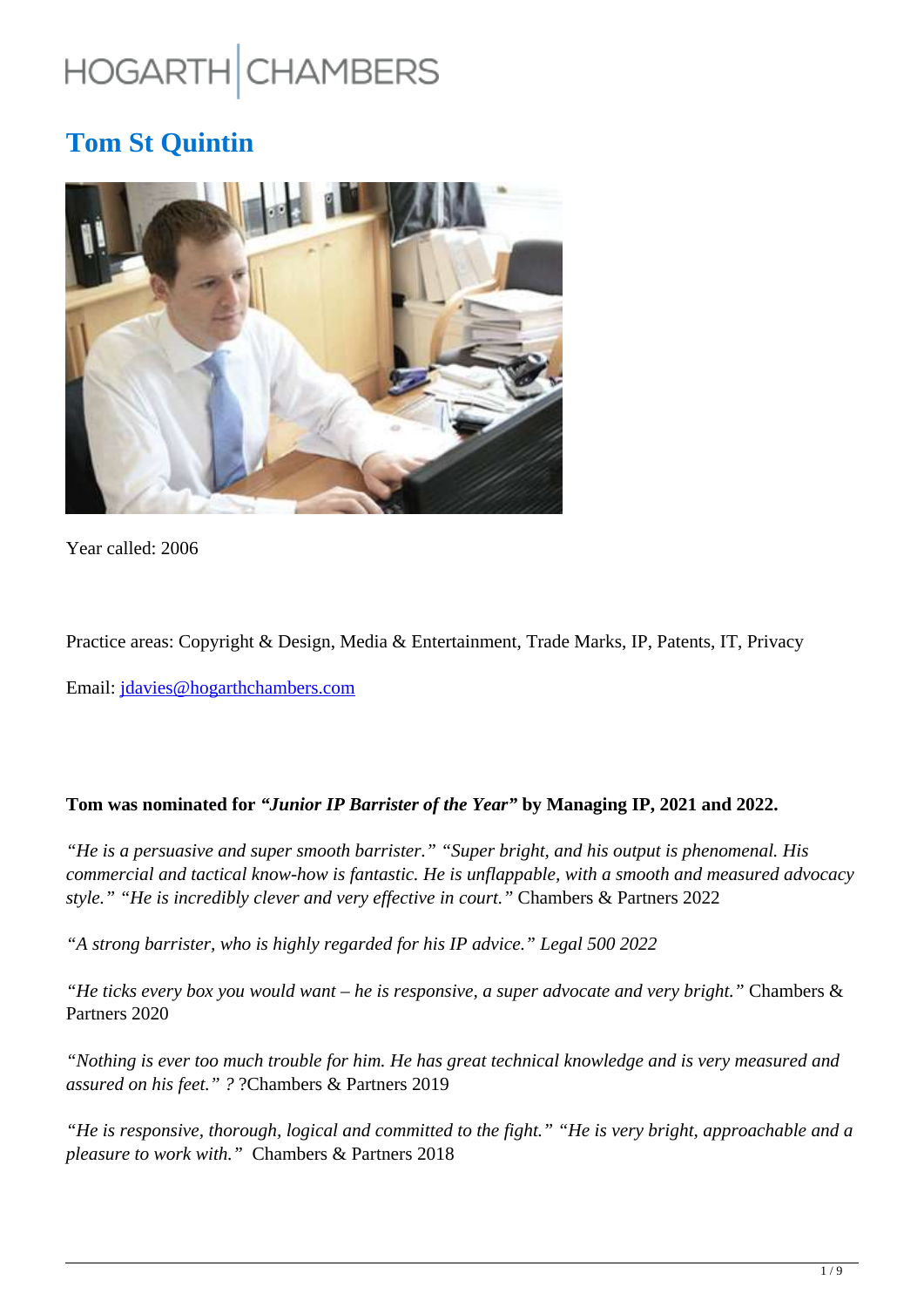*"His written work is superb, as is his tactical and commercial approach in court." "He's extremely bright and prepared to roll up his sleeves to get the job done."* Chambers & Partners 2018

# **Profile**

Tom specialises in intellectual property, media and entertainment. He has been instructed in cases in the Court of Justice of the European Union and the General Court, and has successfully appeared as the sole advocate in each of the Court of Appeal, High Court, Intellectual Property Enterprise Court, and in the UKIPO.

His practice covers all areas of IP law, and is fairly evenly split between patents, trade marks, copyright, designs and confidential information cases (both technical and those involving privacy). He is a coauthor of the Modern Law of Trade Marks, of Intellectual Property in Europe, and is a contributor to Copinger and Skone-James on Copyright.

Before coming to the Bar, Tom was a Senior Scholar of Trinity College, Cambridge where he read Natural Sciences, specialising in Materials Science and Metallurgy, then (after 5 months spent skiing and 4 working for a bank) studied the Cambridge Engineering Department's unique Advanced Course in Design, Manufacture and Management. After that, he then worked for three years as a technical consultant at Cambridge Consultants Limited, a leading technology and innovation company, where he designed drug delivery devices, medical diagnostic equipment and novel domestic appliances.

As a result of this background, Tom understands commercial objectives and has experience of a very wide range of technologies, giving him an ability to rapidly assimilate and understand new areas.

# **Directory & Testimonial Quotes**

# *Chambers & Partners 2022*

*Intellectual Property: "He is a persuasive and super smooth barrister." "Super bright, and his output is phenomenal. His commercial and tactical know-how is fantastic. He is unflappable, with a smooth and measured advocacy style." "He is incredibly clever and very effective in court."*

# **Chambers & Partners 2020**

**Intellectual Property:** *"He is hard-working and has sound judgement."* **Media & Entertainment 2020:** *"He's very persuasive, responsive and a super advocate."*

#### **Chambers & Partners 2019**

**?Intellectual Property:** *"Nothing is ever too much trouble for him. He has great technical knowledge and is very measured and assured on his feet." "He is a good writer of opinions and developer of strategies."*?

**Media & Entertainment:** *"He's excellent on paper and is a very persuasive advocate."*

#### **Chambers & Partners 2018**

**Intellectual Property:** *"He is responsive, thorough, logical and committed to the fight." "He is very*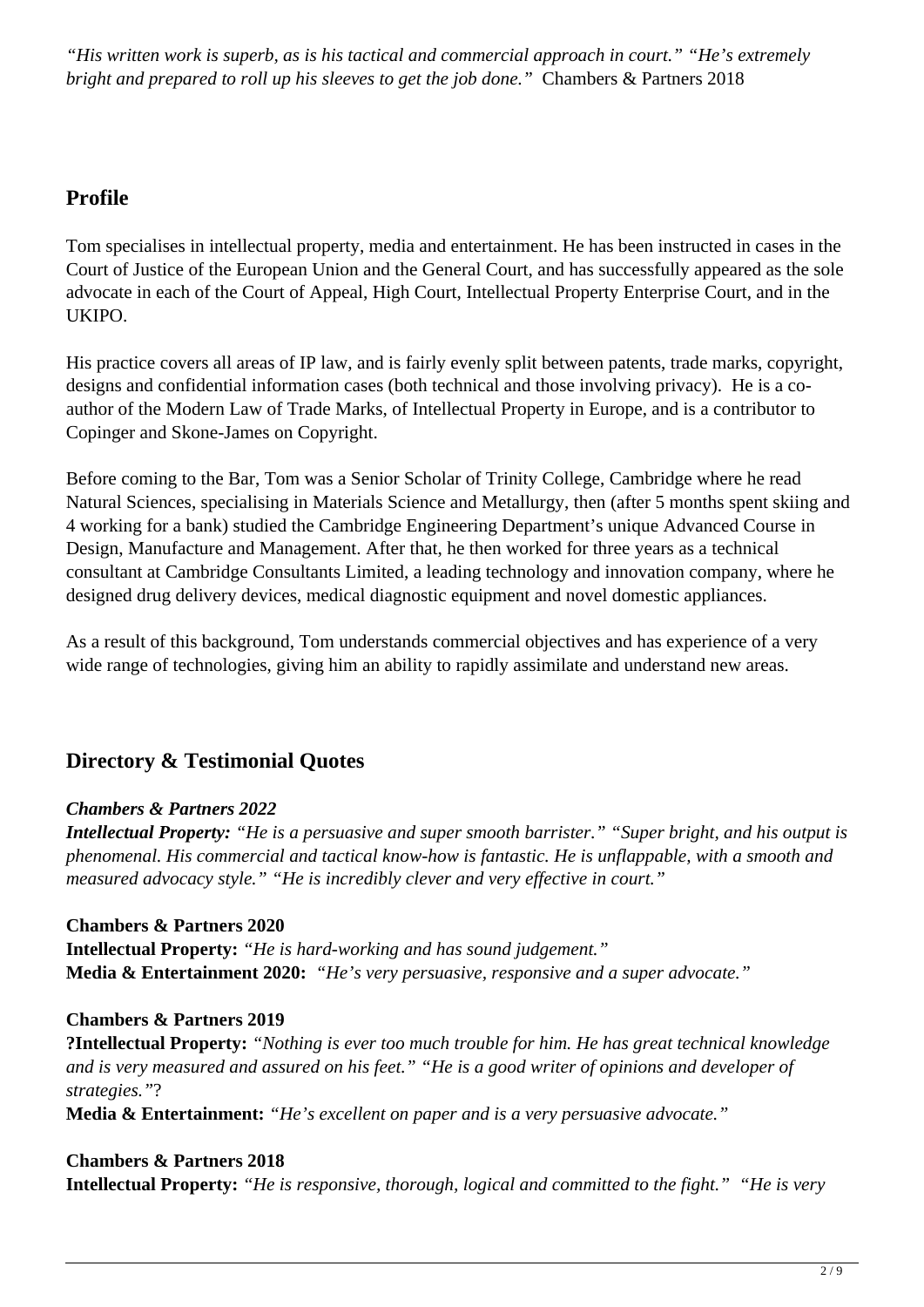*bright, approachable and a pleasure to work with."*

**Media & Entertainment:** *"His written work is superb, as is his tactical and commercial appraoch in court." "He's extremely bright and prepared to roll up his sleeves to get the job done."*

# **Chambers & Partners 2017**

**Intellectual Property:** *"He ticks all the boxes – he is technically outstanding, responsive, approachable, commercial and clearly has a razor-sharp mind. He understands the principles of client service and helps solicitors deliver exceptional service to their clients." "He is very thorough, always thinks very commercially, and is very bright. He makes things clear for clients and puts them at ease."* **Media & Entertainment:** *"He is extremely bright and prepared to roll up his sleeves to get the job done."*

#### **Chambers & Partners 2016**

**Intellectual Property:** *"He is an excellent, formidable advocate and a dedicated team player." "He thinks things through very well and is extremely easy to work with." "He works very quickly". "He's unflappable. Some are better under pressure than others, and he's particularly dauntless."* **Media & Entertainment:** *"He works very quickly on paper; he's so quick and so precise." "He's unflappable. Some are better under pressure than others, and he's particularly dauntless."*

#### **Chambers & Partners 2015**

**Intellectual Property:** *"A rising star who gives good, practical advice, is very responsive and has a good drafting style for pleadings and skeleton arguments"*

**Media and Entertainment:** *"Accessible and extremely commercial." He's good at explaining complex concepts to creative people."*

#### **Chambers & Partners 2014**

Thomas St Quintin *"has a broad IP practice and a range of experience across both hard and soft IP. Regularly undertakes cases in the Patents County Court and has acted as junior counsel in the Court of Appeal. He is an extremely capable, astute barrister. He's a very clever fellow with a high level of commercial nous."* 

#### **Chambers & Partners 2013**

Thomas St Quintin is a talented up-and-coming junior who is building a strong practice across the spectrum of IP litigation. He has recently been instructed on a major computer copyright case in the High Court and the Court of Appeal, and also acted on the high-profile dispute between the FA Premier League and QC Leisure over the use of the use of overseas satellite decoder cards.

*Legal 500 2022 Intellectual Property: "A strong barrister, who is highly regarded for his IP advice." Legal 500 2022*

**Legal 500 2021 Intellectual Property:** *"Tom St Quintin has a great future."*

**Legal 500 2020 Intellectual Property:** *"A great go-to for trade mark work, he is very careful and precise in his work."*

**Legal 500 2019 Intellectual Property:** *"He is a great, go-to advocate for trade mark work."*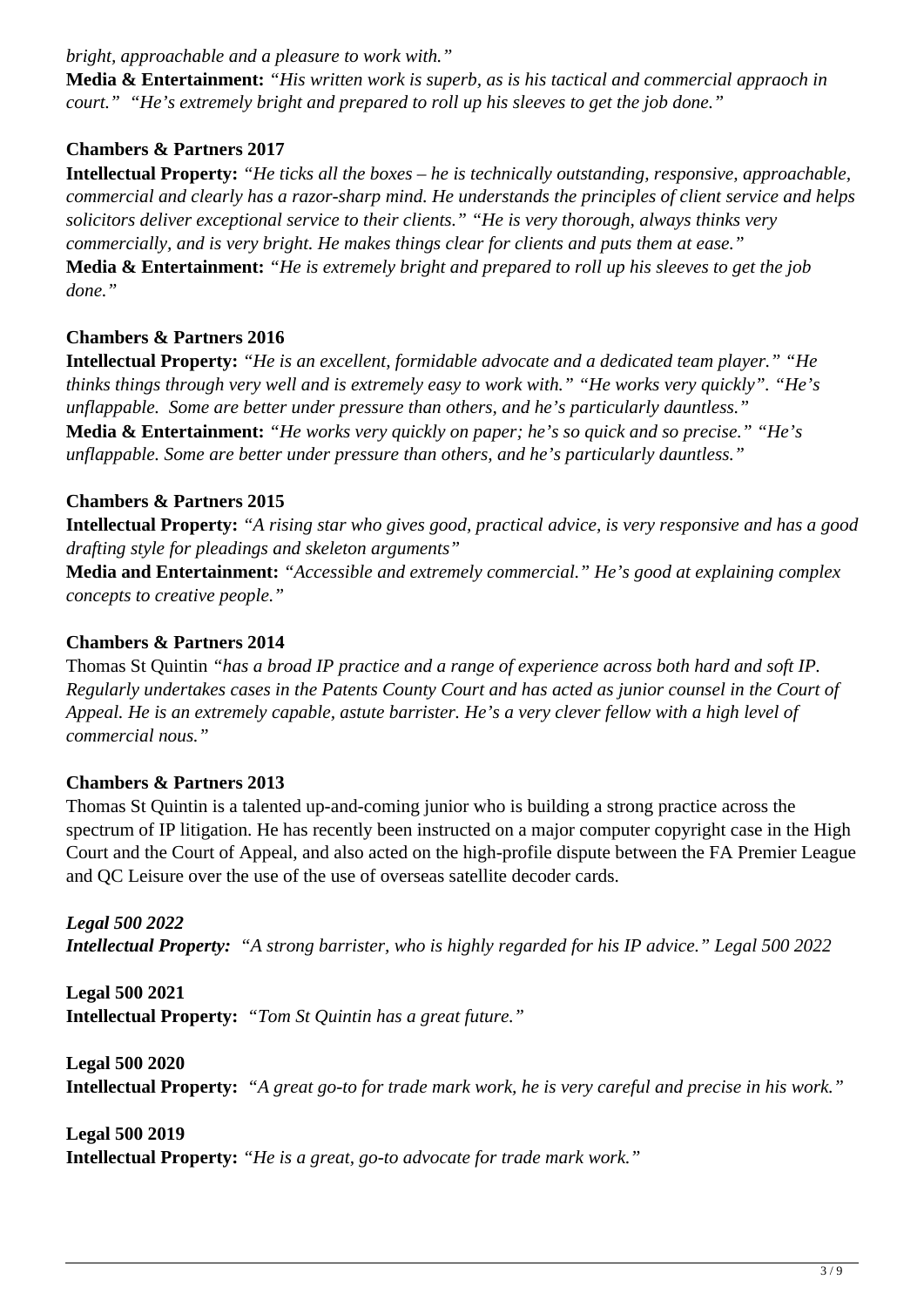#### **Legal 500 2016**

**?Intellectual Property:** *"His advice in relation to both strategic and legal issues is clear and helpful."*

**Legal 500 2015 ?Intellectual Property:** *"Good at thinking on his feet and explaining issues in a client-friendly manner."*

**Legal 500 2014 ?Intellectual Property:** "*Very good at spotting points that others might have been missed."* [sic!]

# **World Trade Mark Review 2017**

"Tom St Quintin *"thinks through all the issues in a very level headed way"* and is *"simply very effective".*

#### **Premonition study of Chancery Division litigation between 2014-2016**

Tom was one of 4 barristers identified as having a 100% success rate in the Premonition study of Chancery Division litigation between 2014-2016

# **Career**

Tom specialises in all areas of intellectual property and in media and entertainment law. He has been involved in patent disputes about mobile phones, LEDs, and simpler technologies, trade mark, passing off, copyright, registered and unregistered designs, IT and computer contract disputes, cases about confidential information, cases about database rights, disputes between performers and their agents, managers or labels, and defamation cases. He has been instructed in cases in the Court of Justice of the European Union and the General Court, and has successfully appear as the sole advocate in each of the Court of Appeal, High Court, Intellectual Property Enterprise Court, and in the UKIPO.

# **Cases**

# **Patents**

**Abbott & Anor v Design & Display Ltd & Anor [2016] EWCA Civ 95; [2014] EWHC 2924 (IPEC) and [2014] EWHC 3234 (IPEC)** – Acting as sole counsel for the First Defendant in an account of profits both at first instance and, successfully, on appeal, and in the account remitted to the IPEC after the success of that appeal.

**Caterpillar Inc v Joseph Vogele** – defending a patent revocation action involving an unconditional amendment in the UKIPO

**Collingwood Lighting v Aurora Lighting [2014] EWHC 228 (Pat) – Junior counsel for the Defendant** in High court patent infringement and validity dispute concerning fire-rated LED downlighters.

**Vision Critical v Future Route (2012 – settled during trial) – Junior counsel for the Claimant, led by** Alastair Wilson QC, in a patent infringement and validity dispute concerning a patent for a computer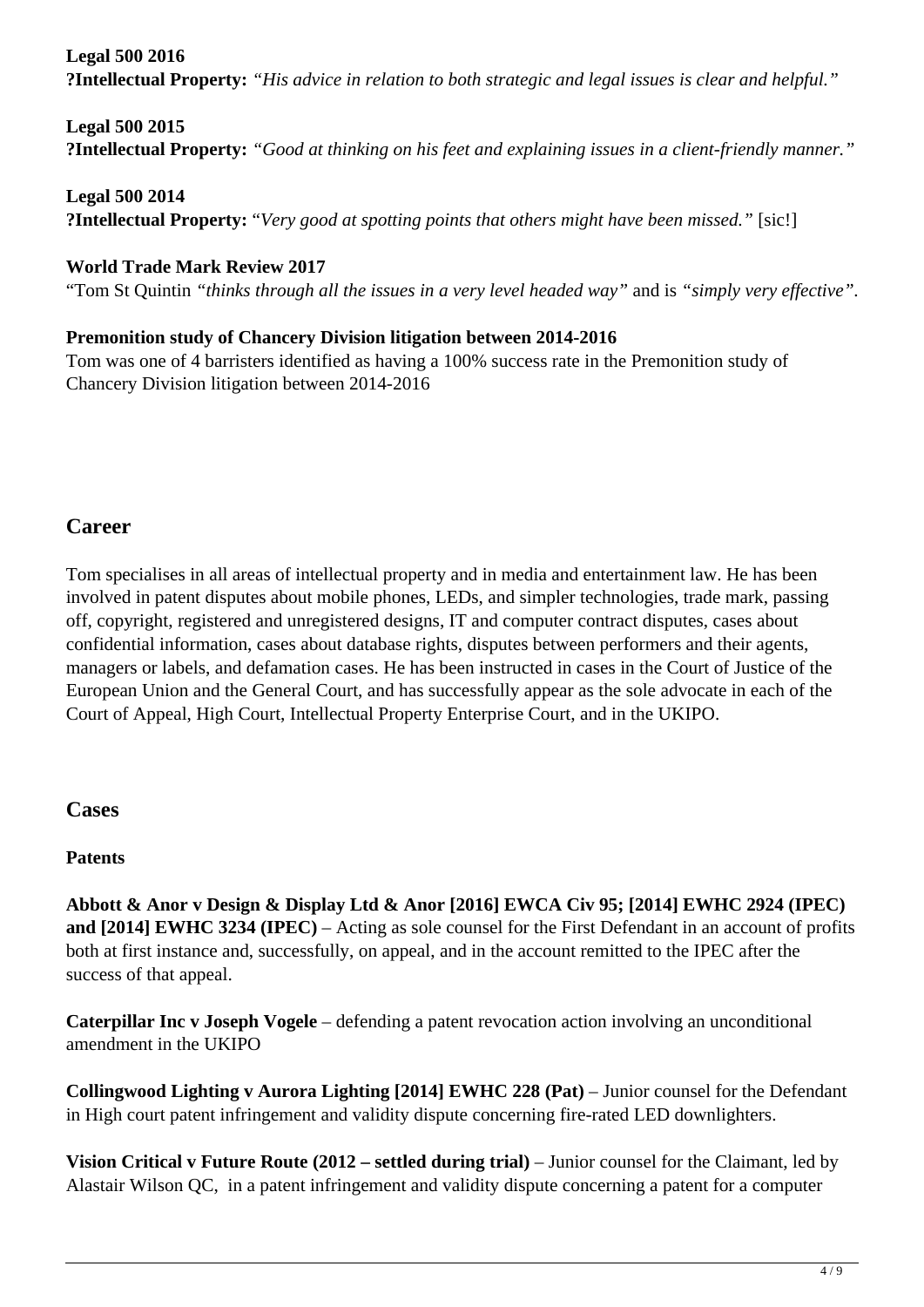implemented invention for extraction of data from accounting databases.

**Three-D-Signs Limited v Infield 3D Advertising Limited (2012 – settled)** – Counsel for the Defendant in a patent infringement and validity dispute concerning logos painted on sports fields.

**TIP v Motorola [2010]** – Assisting as a junior counsel for the Defendants in this patent dispute concerning mobile phone GPRS data. Settled on the eve of trial.

**Nichia Corporation v Seoul Semiconductor Limited [2008]** – While on a 9 month secondment to Powell Gilbert LLP, Tom was heavily involved in this substantial and highly technical patent action.

**LB Europe v Smurfit [2007] EWCA Civ 933** – Junior counsel in an appeal on infringement of a patent for wine-box taps.

#### **Designs**

**Raft Ltd v. Freestyle of Newhaven Ltd & Ors. [2016] EHC 1711 (IPEC)** – A design right infringement case regarding sofas.

**Alfrank Designs v Harveys and anor [2015] EWHC 1372 (IPEC)** – Counsel for the claimant in a claim for designs infringement in various items of furniture. Liability settled shortly before trial. The Claimant recovered a six-figure sum, and its costs, on a damages enquiry.

**Utopia Tableware Ltd v BBP Marketing Ltd** – Counsel for the claimant in an application for an interim injunction in the **PCC [2013] EWPCC 15** followed by a further hearing in respect of various false statements **[2013] EWPCC 28**, and trial **[2013] EWHC 3483 (IPEC), [2014] E.C.C. 34**; related contempt proceedings in **Solicitor General v Dodd [2014] F.S.R. 27**

**UWUG Ltd v Ball (t/a Red) [2013] EWPCC 35** – Counsel for the Claimant in a Registered and unregistered designs case, primarily concerning ownership of designs in bondage equipment. A damages enquiry is now underway.

**Muck Truck UK Ltd v Helps (t/a Helps Muck Truck Sales) [2013] EWHC 74 (Ch)** – Acting for the Claimant in a preliminary issue concerning the construction of a settlement agreement in a Registered Designs case.

# **Copyright/Media/Entertainment**

**Thelma Madine and Anor. v. Leanne Phillips and Anor.** – acting for the Claimant in the IPEC with regard to a design right and passing off case in regard to dresses and figurines.

**Hipperholme v Lightcliffe Day Nurseries Ltd** – a defamation action with regard to negative social media use and communications to defame a business.

Afsana Lachaux v Bruno Lachaux & Anor. – a matter in the Queen's Bench Division acting for the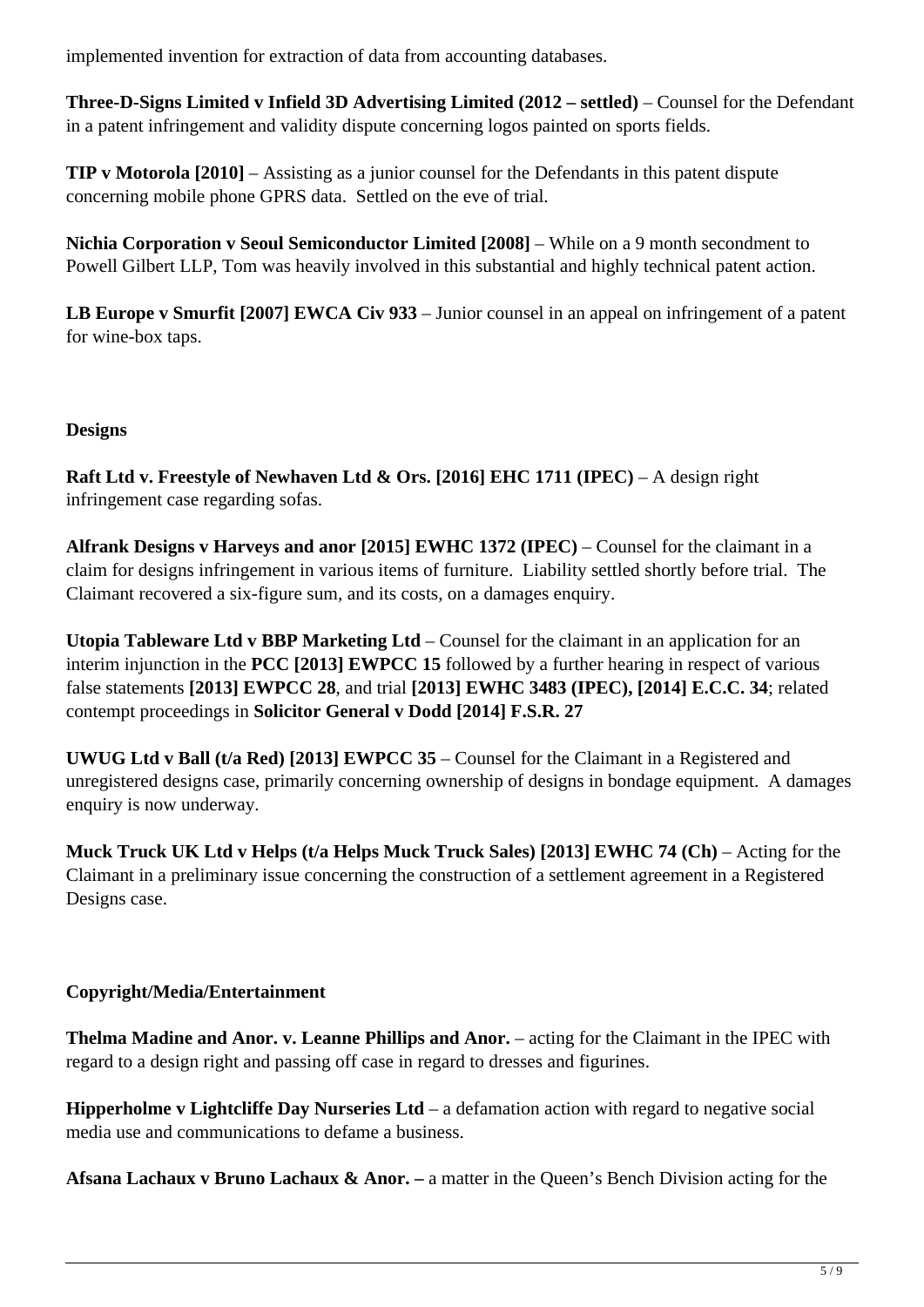Defendants in a breach of confidence/privacy action.

**Phonographic Performance Limited v Miller**– Acting for the Claimant in an application for committal for breach of court order for playing music in a public place without licence.

Personal Management Solutions Ltd v Gee 7 Group Ltd [2015] EWHC 3859 (Ch) – Counsel for the appellant in an appeal concerning the jurisdiction to make a pre-action disclosure order

**Phonographic Performance Ltd v Fletcher [2015] EWHC 2562 (Ch); [2015] L.L.R. 806; Phonographic Performance Ltd v John [2015] EWHC 3394 (Ch) – Counsel for the Claimant in two** applications for committal for breaches of injunctions restraining the playing of sound recordings in public. Both respondents were given suspended sentences of imprisonment.

**Atelier Eighty Two Ltd v Kilnworx Climbing Centre CIC [2015] EWHC 2291 (IPEC)** – Counsel for the Claimant in a copyright claim, turning on the ownership of copyright in logos used by a climbing centre.

**Akhtar v Bhopal Productions (UK) Ltd [2015] EWHC 154 (IPEC); [2015] F.S.R. 30** – Counsel for the principal defendants in a claim alleging ownership and infringement of the copyright in a feature film.

**Seven Arts Entertainment Ltd v Content Media Corp Plc [2013] EWHC 588 (Ch) – Junior Counsel** for the Claimant, led by Guy Tritton, in a summary judgment application relying on issue estoppel in respect of ownership of the copyrights in a collection of films.

**Sheldon v Daybrook House Promotions Ltd [2013] EWPCC 26 – Counsel for the claimant in a PCC** preliminary issue concerning quantum in a photographic copyright infringement claim.

**Various Claimants v News Group Newspapers and Mulcaire [2012] – Various phone hacking claims** (all settled).

**The Saturdays v Maximum Artist Management (settled) [2012] –** A dispute between the successful girl-band and their former management.

**ITV Broadcasting and others v TVCatchup Limited [2011] EWHC 2977 (Pat); [2012] E.C.D.R. 5; [2012] F.S.R. 10 –** Junior counsel for the defendants in a broadcasting copyright case, concerning the live streaming of free-to-air television channels.

**Football Association Premier League Ltd v QC Leisure [2008] FSR 32 and CJEU Case 403/08 –** Acting as a junior counsel for the Defendants both in the Chancery Division and the CJEU in a case concerning the use of overseas satellite decoder cards under the Conditional Access Directive, numerous alleged copyright infringements in the broadcasts of Premier League football matches, and related competition issues. The Advocate General's opinion is expected on 13 January 2011.

# **Trade Marks and Passing Off**

**Lifestyle Equities CV (known as Beverly Hills Polo Club) & Anor. v Sportsdirect.com Retail Ltd & Ors [2016] EWHC 2092 (Ch); [2017] F.S.R. 12 and [2017] EWHC 154 (Ch)** – acting for the Claimant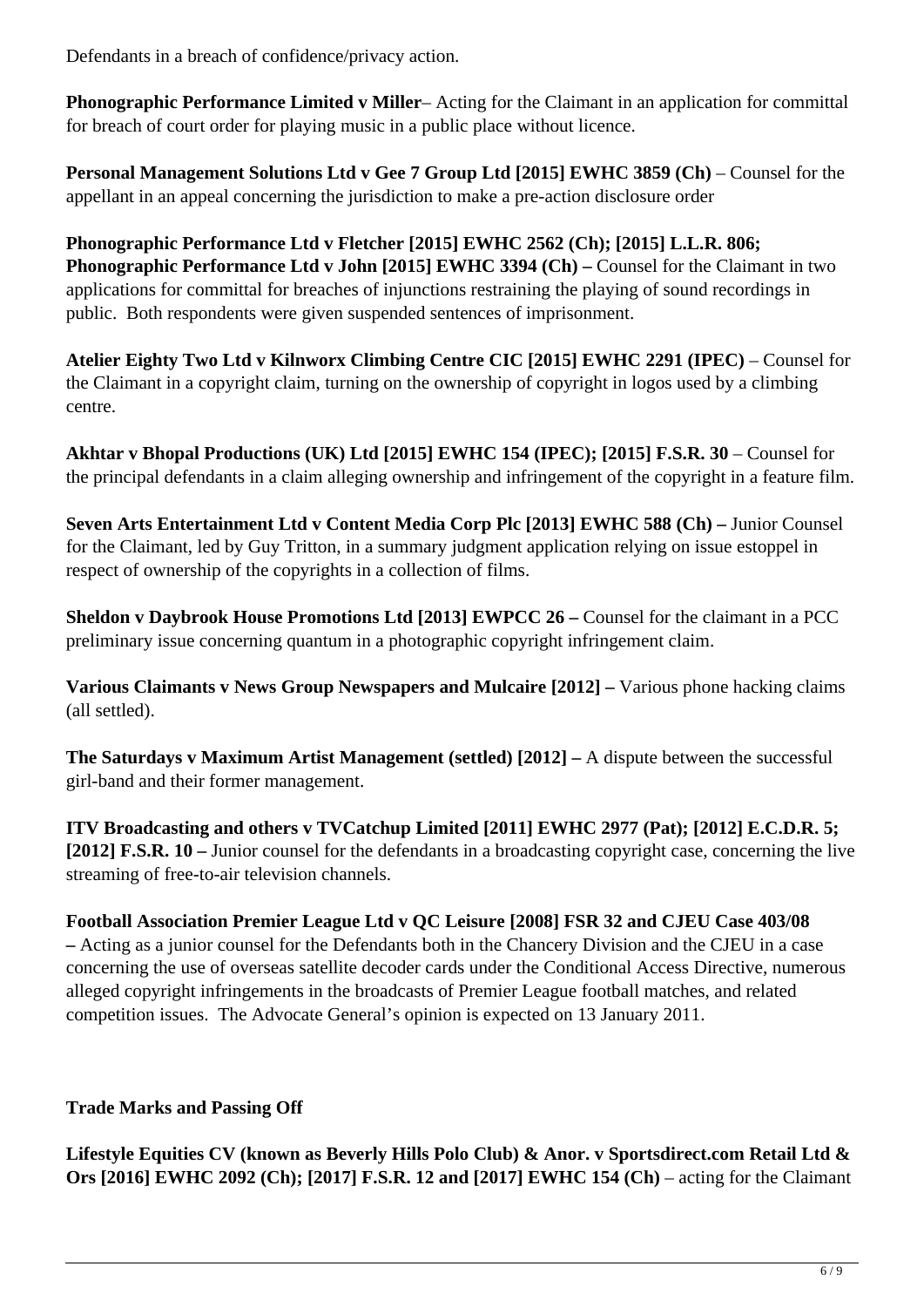in a trade mark infringement amd breach of contract action in respect of the sale of branded clothing.

**Yoshida Metal Industry v OHIM – Appeal to the CJEU (Luxembourg) –** a case regarding registration of the trade mark for decorated handles of the well-known "Global" range of kitchen knives.

**The National Guild of Removers and Storers Ltd v. Statham (t/a Marubbis Removals & Storage) [2014] EWHC 3572 (IPEC)** – Counsel for the defendant in a damages enquiry following admitted acts of passing off. The court was pesuaded not to follow earlier decisions awarding the claimant considerably higher sums in damages.

**The National Guild of Removers and Storers Ltd v Milner (t/a Intransit Removals and Storage) & Ors [2014] EWHC 670 (IPEC), [2014] F.S.R. 38** – Counsel for the successful defendant in a registered trade mark, passing off and copyright infringement matter, which turned on whether or not the defendant had authorised publication of the Claimant's logos.

**Data Marketing & Secretarial Ltd & Anor v S & S Enterprises Ltd [2014] EWHC 1499 (IPEC), [2014] E.C.C. 22, [2015] F.S.R. 1,** – Counsel for the successful claimant in a registered trade mark infringement action.

**Shorinji Kempo Unity v British Shorinji Kempo Federation [2014] EWHC 285 (Ch)** – Acting for the appellant in an appeal from the UK IPO to the High Court. Genuine use was held proven (contrary to the findings of the hearing officer) but the appeal failed on likelihood of confusion.

**Redwood Tree Services Limited v Aspey [2011] EWPCC 14** – Counsel for the successful claimant in this passing off case in the Patents County Court.

**Agilitise Ltd Trade Mark Application** – Appointed Person O-489-15 Acting for the respondent in an appeal of a s.5(4)(a) opposition, in which allegations about the propriety of the hearing officer's conduct of the opposition were raised.

**Clevercat Productions Ltd Registration** – Appointed Person O-049-15 – Acting for the respondent in an appeal of an opposition decision turning on proper reasons for non-use of the registration.

**Cranleys Partnership v Cranleys Solicitors – Appointed Person O-354-14 – Acting for the successful appellant in an appeal of an invalidity opposition and related opposition.**

**Sumitomo Chemical Company Limited v Syngenta Limited** – Appointed Person O-326-14 – Acting for the successful respondent in an appeal of a decision in a s.5(2) opposition.

**Appetite Trade Mark – Appointed Person O-275-11** – Acting for the successful appellant in an appeal from a trade mark opposition.

**Easyramps Trade Mark – Appointed Person O-082-11** – Acting for the successful respondent in an appeals from two apparently inconsistent trade mark opposition decisions.

**King Power Investments Limited v London Film Finance Limited [2010]** – An action to recover the trade marks of the "Patrick Cox" fashion house, misappropriated by a former director then subjected to restraint orders imposed on that director by the Serious Fraud Office. Resolved without a trial.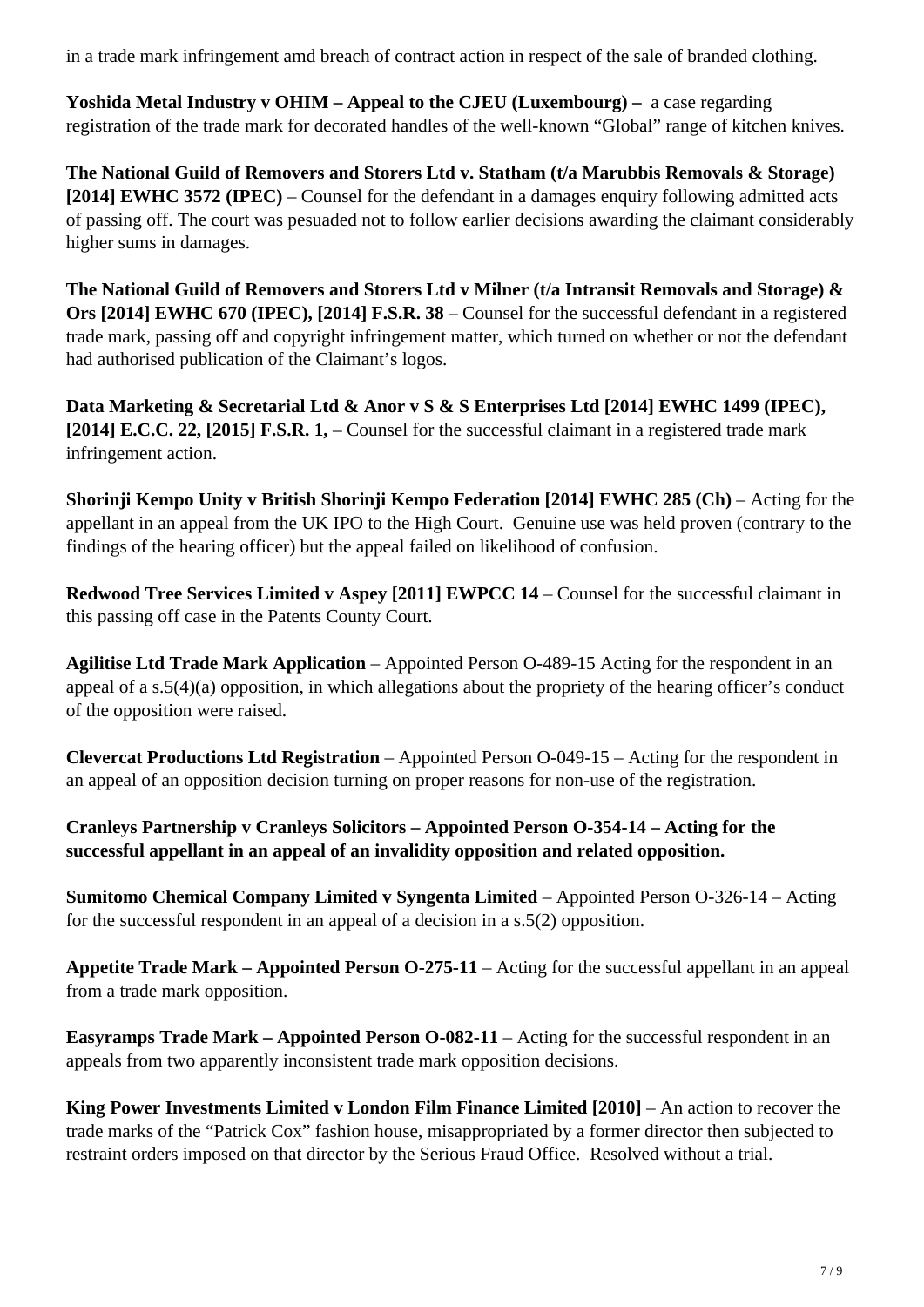#### **Computer Contract Disputes/Databases**

**118 Data Resource Ltd v IDS Data Services Ltd [2014] EWHC 3629 (Ch) –** Acting for the claimant in a database right and licensing dispute.

**GSMA v Europa Technologies Ltd [2013] EWHC 3451 (TCC) – Acting for the defendant in a** computer contract dispute concerning electronic mapping in the TCC.

**Softlanding Systems Inc. v. KDP Software Ltd [2010] EWHC 326 (TCC) and [2010] EWCA Civ 1172 –** Acting for KDP (led by Jeremy Reed) in a computer contract dispute in the Technology and Construction Court and Court of Appeal.

#### **Confidential Information**

Kerry Ingredients (UK) Ltd v. Bakkavor Group Ltd and Ors. [2016] EWHC 2448 (Ch) – Acting for the successful Claimant in a breach of confidence claim concerning a recipe to manufacture infused edible oils.

# **Membership**

Intellectual Property Bar Association

Chancery Bar Association

# **Qualifications and Regulations**

#### **Qualifications**

M.Sci. MA (Cantab)

#### **Regulations**

Tom is a self-employed, independent barrister whose practice is governed by the Code of Conduct of the Bar of England and Wales. He is registered with the Bar Standards Board of England and Wales (Bar Ref: 50493)

He has professional indemnity insurance provided by the Bar Mutual Indemnity Fund (BMIF Ref: 2190/054). Please refer to the BMIF website for full details of the world-wide cover provided, and the BMIF's contact details.